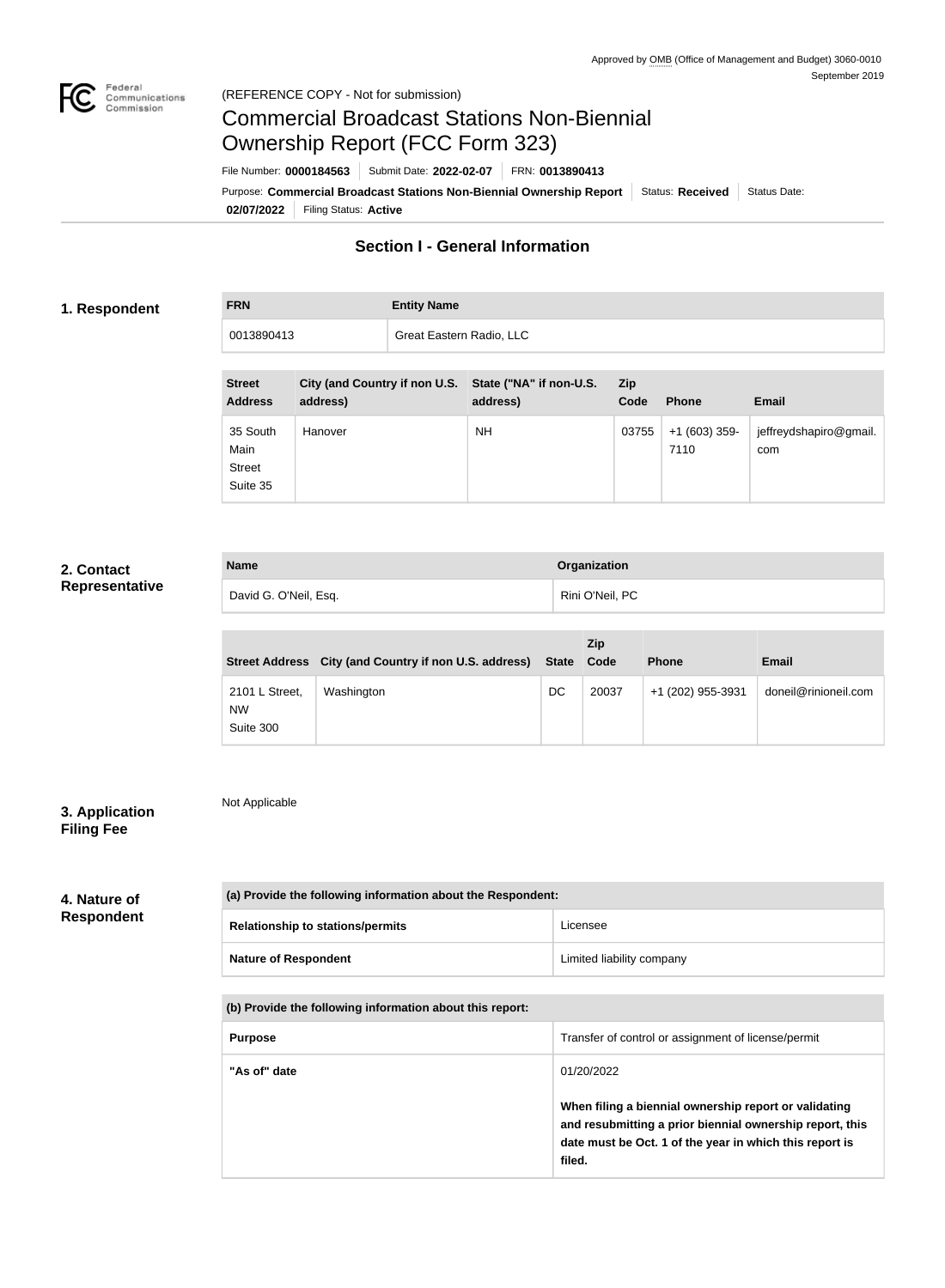**5. Licensee(s) /Permittees(s) and Station(s) /Permit(s)**

**Respondent is filing this report to cover the following Licensee(s)/Permittee(s) and station(s)/permit(s):**

| Licensee/Permittee Name  | <b>FRN</b> |
|--------------------------|------------|
| Great Eastern Radio, LLC | 0013890413 |

| Fac. ID No. | <b>Call Sign</b> | <b>City</b>        | <b>State</b> | <b>Service</b> |
|-------------|------------------|--------------------|--------------|----------------|
| 4910        | <b>WEEY</b>      | SWANZEY            | <b>NH</b>    | <b>FM</b>      |
| 12083       | <b>WTSL</b>      | <b>HANOVER</b>     | <b>NH</b>    | AM             |
| 17795       | <b>WTSV</b>      | <b>CLAREMONT</b>   | <b>NH</b>    | AM             |
| 17798       | <b>WHDQ</b>      | <b>CLAREMONT</b>   | <b>NH</b>    | <b>FM</b>      |
| 17808       | <b>WWFY</b>      | <b>BERLIN</b>      | VT           | <b>FM</b>      |
| 20606       | <b>WJKS</b>      | <b>KEESEVILLE</b>  | <b>NY</b>    | <b>FM</b>      |
| 23307       | <b>WFYX</b>      | <b>WALPOLE</b>     | <b>NH</b>    | <b>FM</b>      |
| 34810       | <b>WRFK</b>      | <b>BARRE</b>       | VT           | <b>FM</b>      |
| 34813       | <b>WSNO</b>      | <b>BARRE</b>       | VT           | AM             |
| 46334       | <b>WKKN</b>      | <b>WESTMINSTER</b> | VT           | <b>FM</b>      |
| 54790       | <b>WXXK</b>      | <b>LEBANON</b>     | <b>NH</b>    | <b>FM</b>      |
| 56621       | <b>WGXL</b>      | <b>HANOVER</b>     | <b>NH</b>    | <b>FM</b>      |
| 57002       | <b>WWOD</b>      | <b>WOODSTOCK</b>   | VT           | <b>FM</b>      |
| 57728       | <b>WTHK</b>      | <b>WILMINGTON</b>  | VT           | <b>FM</b>      |
| 164249      | WSNO-FM          | <b>AU SABLE</b>    | <b>NY</b>    | <b>FM</b>      |
| 164251      | <b>WWFK</b>      | PLATTSBURGH WEST   | <b>NY</b>    | <b>FM</b>      |

## **Section II – Non-Biennial Ownership Information**

**1. 47 C.F.R. Section 73.3613 and Other Documents**

Licensee/Permittee Respondents should list all contracts and other instruments set forth in 47 C.F.R. Section 73.3613(a) through (c) for the facility or facilities listed on this report. In addition, attributable Local Marketing Agreements (LMAs) and attributable Joint Sales Agreements (JSAs) must be disclosed by the licensee of the brokering station on its ownership report. If the agreement is an attributable LMA, an attributable JSA, or a network affiliation agreement, check the appropriate box. Otherwise, select "Other." Non-Licensee/Permittee Respondents should select "Not Applicable" in response to this question.

| <b>Document Information</b>                     |                                                         |  |
|-------------------------------------------------|---------------------------------------------------------|--|
| Description of contract or instrument           | Articles of Formation (Great Eastern Radio)             |  |
| Parties to contract or instrument               | State of New Hampshire                                  |  |
| Date of execution                               | 08/2003                                                 |  |
| Date of expiration                              | No expiration date                                      |  |
| <b>Agreement type</b><br>(check all that apply) | Other<br><b>Agreement Type: Organizational Document</b> |  |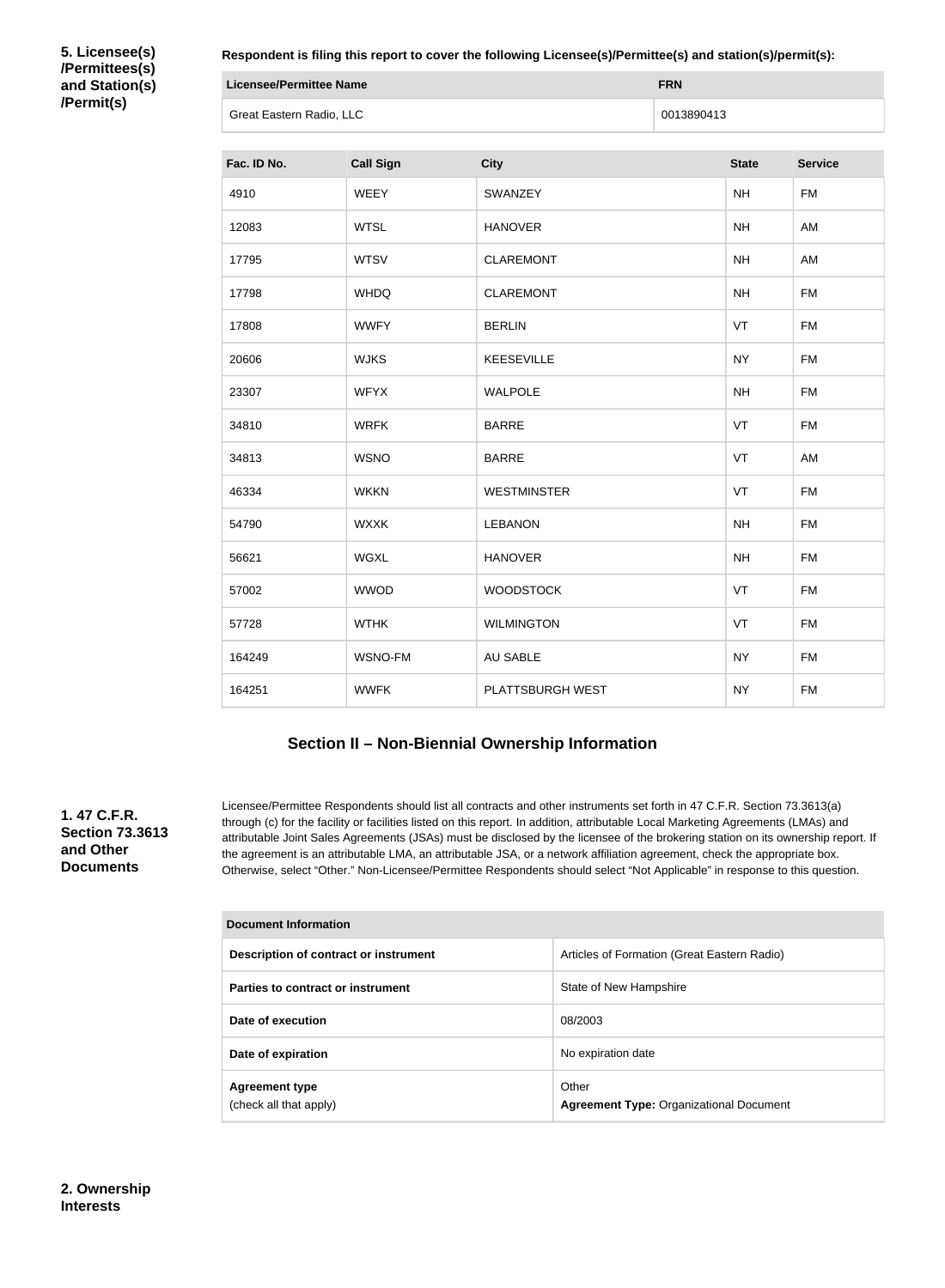**(a)** Ownership Interests. This Question requires Respondents to enter detailed information about ownership interests by generating a series of subforms. Answer each question on each subform. The first subform listing should be for the Respondent itself. If the Respondent is not a natural person, also list each of the officers, directors, stockholders, non-insulated partners, non-insulated members, and any other persons or entities with a direct attributable interest in the Respondent pursuant to the standards set forth in 47 C.F.R. Section 73.3555. (A "direct" interest is one that is not held through any intervening companies or entities.) List each interest holder with a direct attributable interest in the Respondent separately.

Leave the percentage of total assets (Equity Debt Plus) field blank for an interest holder unless that interest holder has an attributable interest in the Respondent solely on the basis of the Commission's Equity Debt Plus attribution standard, 47 C.F.R. Section 73.3555, Note 2(i).

In the case of vertical or indirect ownership structures, list only those interests in the Respondent that also represent an attributable interest in the Licensee(s) or Permittee(s) for which the report is being submitted.

Entities that are part of an organizational structure that includes holding companies or other forms of indirect ownership must file separate ownership reports. In such a structure do not report, or file a separate report for, any interest holder that does not have an attributable interest in the Licensee(s) or Permittee(s) for which the report is being submitted.

Please see the Instructions for further detail concerning interests that must be reported in response to this question.

The Respondent must provide an FCC Registration Number for each interest holder reported in response to this question. Please see the Instructions for detailed information and guidance concerning this requirement.

| <b>UWIIGI SHIP IHIUI IHAUUH</b>                                                                                                  |                                           |                      |                                   |  |
|----------------------------------------------------------------------------------------------------------------------------------|-------------------------------------------|----------------------|-----------------------------------|--|
| <b>FRN</b>                                                                                                                       | 0013890413                                |                      |                                   |  |
| <b>Entity Name</b>                                                                                                               | Great Eastern Radio, LLC                  |                      |                                   |  |
| <b>Address</b>                                                                                                                   | PO Box                                    |                      |                                   |  |
|                                                                                                                                  | <b>Street 1</b>                           | 35 South Main Street |                                   |  |
|                                                                                                                                  | <b>Street 2</b>                           | Suite 35             |                                   |  |
|                                                                                                                                  | <b>City</b>                               | Hanover              |                                   |  |
|                                                                                                                                  | State ("NA" if non-U.S.<br>address)       | <b>NH</b>            |                                   |  |
|                                                                                                                                  | <b>Zip/Postal Code</b>                    | 03755                |                                   |  |
|                                                                                                                                  | Country (if non-U.S.<br>address)          | <b>United States</b> |                                   |  |
| <b>Listing Type</b>                                                                                                              | Respondent                                |                      |                                   |  |
| <b>Positional Interests</b><br>(check all that apply)                                                                            | Respondent                                |                      |                                   |  |
| <b>Interest Percentages</b><br>(enter percentage values                                                                          | <b>Voting</b>                             | 0.0%                 | <b>Jointly Held?</b><br><b>No</b> |  |
| from 0.0 to 100.0)                                                                                                               | <b>Total assets (Equity Debt</b><br>Plus) | 0.0%                 |                                   |  |
| Does interest holder have an attributable interest in one or more broadcast stations<br>No<br>that do not appear on this report? |                                           |                      |                                   |  |

**Ownership Information**

| <b>Ownership Information</b> |                    |                      |  |
|------------------------------|--------------------|----------------------|--|
| <b>FRN</b>                   | 0019876135         |                      |  |
| <b>Name</b>                  | Jeffrey D. Shapiro |                      |  |
| <b>Address</b>               | PO Box             |                      |  |
|                              | <b>Street 1</b>    | 35 South Main Street |  |
|                              | <b>Street 2</b>    | Suite 300            |  |
|                              |                    |                      |  |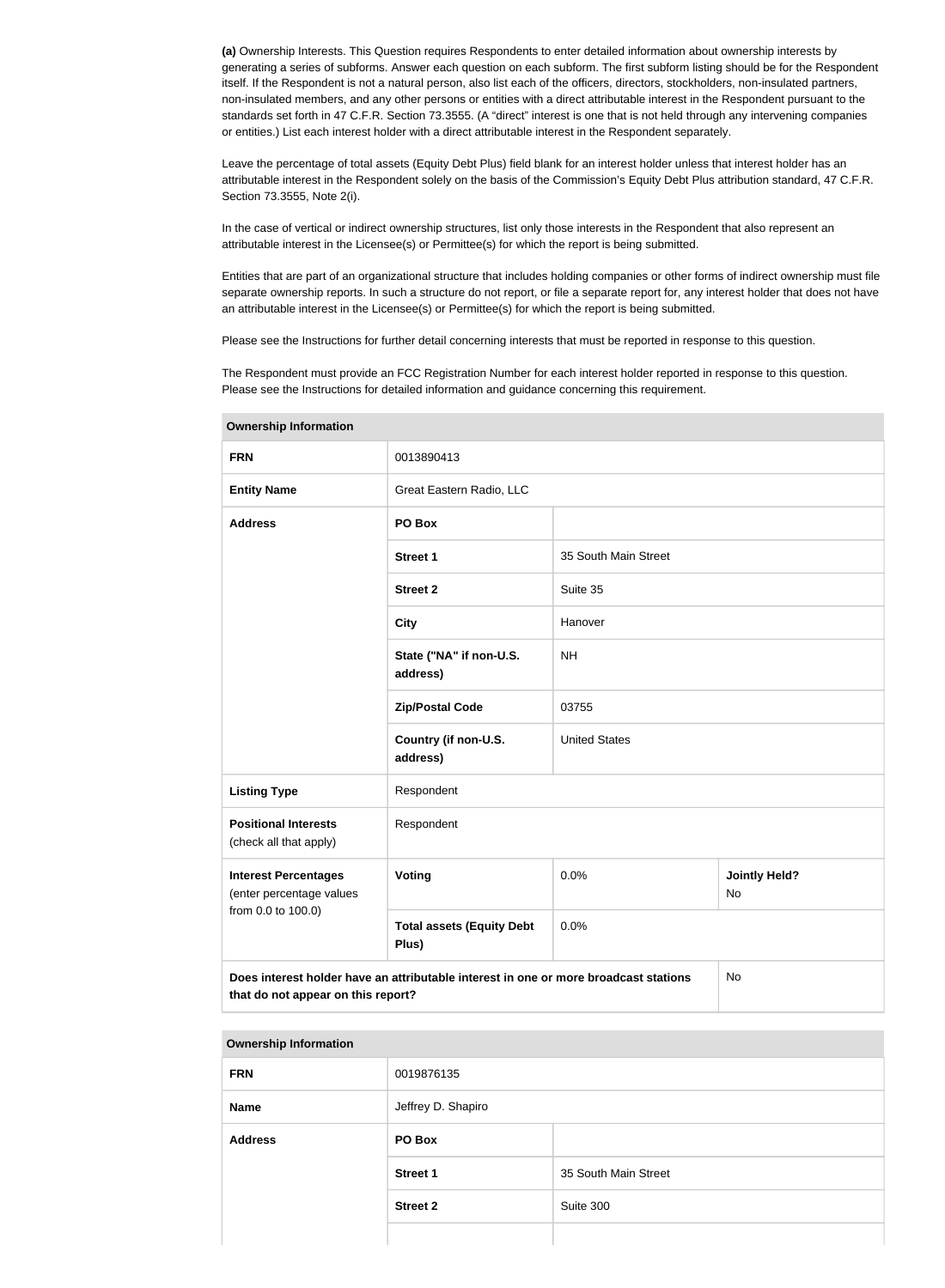|                                                                                                                            | <b>City</b>                               | Hanover              |                            |  |
|----------------------------------------------------------------------------------------------------------------------------|-------------------------------------------|----------------------|----------------------------|--|
|                                                                                                                            | State ("NA" if non-U.S.<br>address)       | NH.                  |                            |  |
|                                                                                                                            | <b>Zip/Postal Code</b>                    | 03755                |                            |  |
|                                                                                                                            | Country (if non-U.S.<br>address)          | <b>United States</b> |                            |  |
| <b>Listing Type</b>                                                                                                        | <b>Other Interest Holder</b>              |                      |                            |  |
| <b>Positional Interests</b><br>(check all that apply)                                                                      | LC/LLC/PLLC Member                        |                      |                            |  |
| <b>Interest Percentages</b><br>(enter percentage values                                                                    | <b>Voting</b>                             | 51.4%                | <b>Jointly Held?</b><br>No |  |
| from 0.0 to 100.0)                                                                                                         | <b>Total assets (Equity Debt</b><br>Plus) | 51.4%                |                            |  |
| Does interest holder have an attributable interest in one or more broadcast stations<br>that do not appear on this report? |                                           |                      | Yes                        |  |

## **Ownership Information**

| <b>FRN</b>                                                                                                                        | 0011448875                                |                                     |  |  |
|-----------------------------------------------------------------------------------------------------------------------------------|-------------------------------------------|-------------------------------------|--|--|
| <b>Name</b>                                                                                                                       | Brian D. McNeil                           |                                     |  |  |
| <b>Address</b>                                                                                                                    | PO Box                                    |                                     |  |  |
|                                                                                                                                   | <b>Street 1</b>                           | 40 Bristol Road                     |  |  |
|                                                                                                                                   | <b>Street 2</b>                           |                                     |  |  |
|                                                                                                                                   | <b>City</b>                               | Wellesley                           |  |  |
|                                                                                                                                   | State ("NA" if non-U.S.<br>address)       | <b>MA</b>                           |  |  |
|                                                                                                                                   | <b>Zip/Postal Code</b>                    | 02481                               |  |  |
|                                                                                                                                   | Country (if non-U.S.<br>address)          | <b>United States</b>                |  |  |
| <b>Listing Type</b>                                                                                                               | Other Interest Holder                     |                                     |  |  |
| <b>Positional Interests</b><br>(check all that apply)                                                                             | LC/LLC/PLLC Member                        |                                     |  |  |
| <b>Interest Percentages</b><br>(enter percentage values                                                                           | <b>Voting</b>                             | 14.7%<br><b>Jointly Held?</b><br>No |  |  |
| from 0.0 to 100.0)                                                                                                                | <b>Total assets (Equity Debt</b><br>Plus) | 14.7%                               |  |  |
| Does interest holder have an attributable interest in one or more broadcast stations<br>Yes<br>that do not appear on this report? |                                           |                                     |  |  |

### **Ownership Information**

| . .            |                 |                    |
|----------------|-----------------|--------------------|
| <b>FRN</b>     | 0019876283      |                    |
| <b>Name</b>    | Robert Lipman   |                    |
| <b>Address</b> | PO Box          |                    |
|                | <b>Street 1</b> | 39 Peterson Circle |
|                |                 |                    |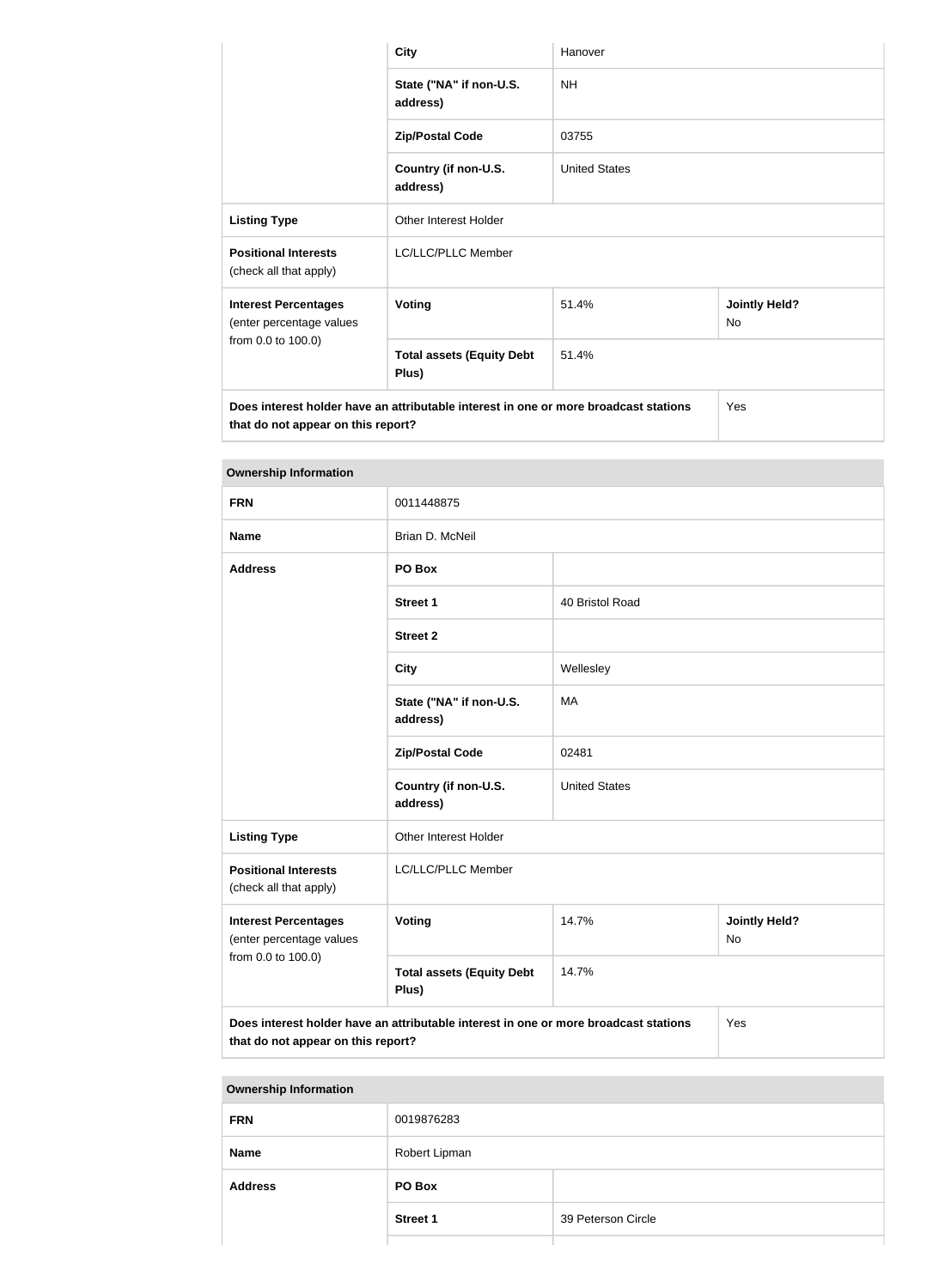|                                                                                                                            | <b>Street 2</b>                           |                      |                            |
|----------------------------------------------------------------------------------------------------------------------------|-------------------------------------------|----------------------|----------------------------|
|                                                                                                                            | <b>City</b>                               | Concord              |                            |
|                                                                                                                            | State ("NA" if non-U.S.<br>address)       | <b>NH</b>            |                            |
|                                                                                                                            | <b>Zip/Postal Code</b>                    | 03303                |                            |
|                                                                                                                            | Country (if non-U.S.<br>address)          | <b>United States</b> |                            |
| <b>Listing Type</b>                                                                                                        | <b>Other Interest Holder</b>              |                      |                            |
| <b>Positional Interests</b><br>(check all that apply)                                                                      | LC/LLC/PLLC Member                        |                      |                            |
| <b>Interest Percentages</b><br>(enter percentage values                                                                    | <b>Voting</b>                             | 4.5%                 | <b>Jointly Held?</b><br>No |
| from 0.0 to 100.0)                                                                                                         | <b>Total assets (Equity Debt</b><br>Plus) | 4.5%                 |                            |
| Does interest holder have an attributable interest in one or more broadcast stations<br>that do not appear on this report? |                                           |                      | No                         |

| <b>Ownership Information</b>                                                                                                            |                                           |                      |                            |
|-----------------------------------------------------------------------------------------------------------------------------------------|-------------------------------------------|----------------------|----------------------------|
| <b>FRN</b>                                                                                                                              | 0026725960                                |                      |                            |
| <b>Name</b>                                                                                                                             | William D. Goddard                        |                      |                            |
| <b>Address</b>                                                                                                                          | PO Box                                    |                      |                            |
|                                                                                                                                         | <b>Street 1</b>                           | 176 Pennywise Lane   |                            |
|                                                                                                                                         | <b>Street 2</b>                           |                      |                            |
|                                                                                                                                         | <b>City</b>                               | Glastonbury          |                            |
|                                                                                                                                         | State ("NA" if non-U.S.<br>address)       | <b>CT</b>            |                            |
|                                                                                                                                         | <b>Zip/Postal Code</b>                    | 06033                |                            |
|                                                                                                                                         | Country (if non-U.S.<br>address)          | <b>United States</b> |                            |
| <b>Listing Type</b>                                                                                                                     | Other Interest Holder                     |                      |                            |
| <b>Positional Interests</b><br>(check all that apply)                                                                                   | LC/LLC/PLLC Member                        |                      |                            |
| <b>Interest Percentages</b><br>(enter percentage values                                                                                 | Voting                                    | 14.7%                | <b>Jointly Held?</b><br>No |
| from 0.0 to 100.0)                                                                                                                      | <b>Total assets (Equity Debt</b><br>Plus) | 14.7%                |                            |
| Does interest holder have an attributable interest in one or more broadcast stations<br><b>No</b><br>that do not appear on this report? |                                           |                      |                            |

| <b>FRN</b>     | 0026726000      |  |
|----------------|-----------------|--|
| <b>Name</b>    | Gail C. Goddard |  |
| <b>Address</b> | PO Box          |  |
|                |                 |  |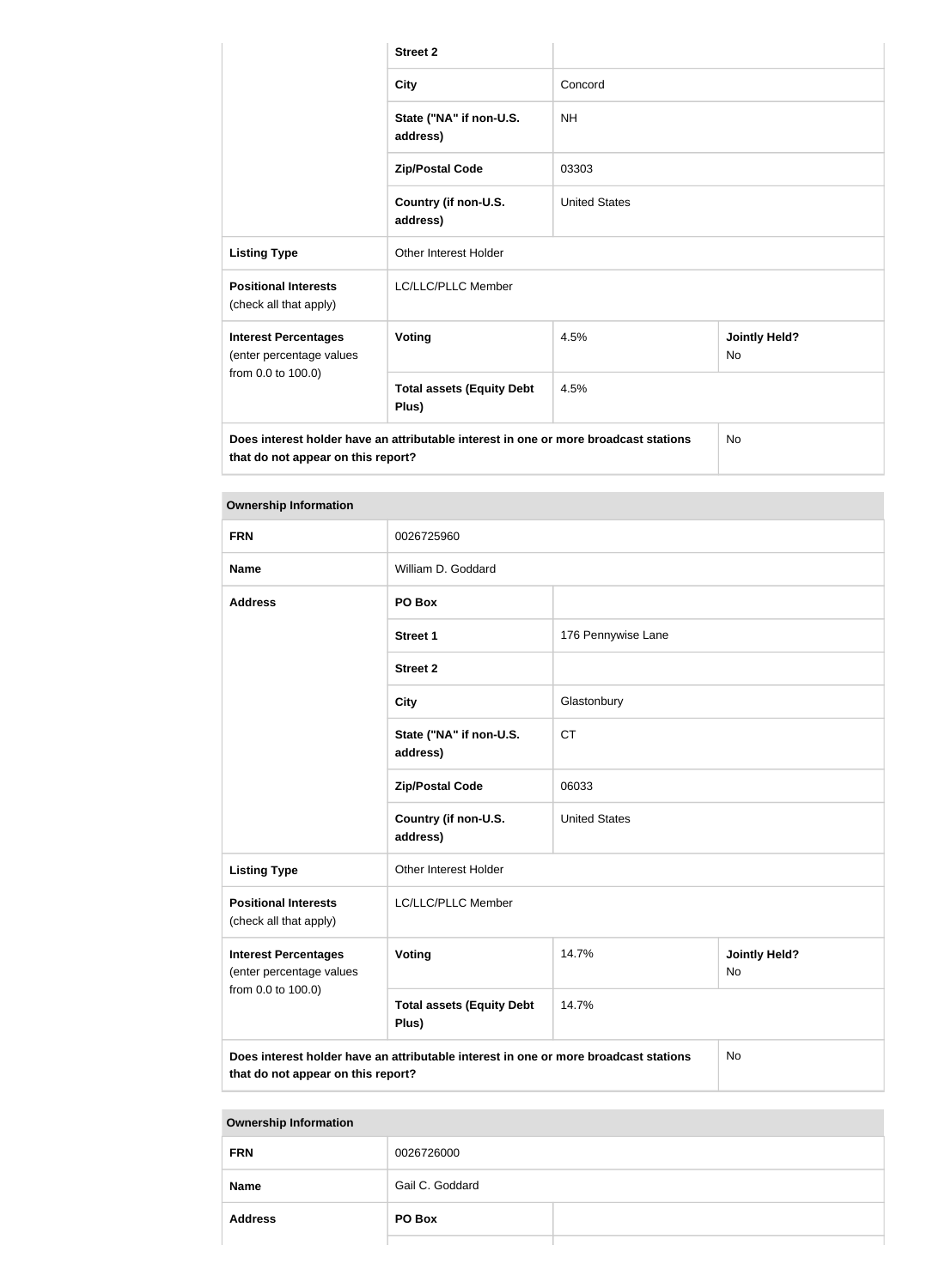|                                                         | <b>Street 1</b>                                                                      | 176 Pennywise Lane   |                                   |
|---------------------------------------------------------|--------------------------------------------------------------------------------------|----------------------|-----------------------------------|
|                                                         | <b>Street 2</b>                                                                      |                      |                                   |
|                                                         | <b>City</b>                                                                          | Glastonbury          |                                   |
|                                                         | State ("NA" if non-U.S.<br>address)                                                  | <b>CT</b>            |                                   |
|                                                         | <b>Zip/Postal Code</b>                                                               | 06033                |                                   |
|                                                         | Country (if non-U.S.<br>address)                                                     | <b>United States</b> |                                   |
| <b>Listing Type</b>                                     | Other Interest Holder                                                                |                      |                                   |
| <b>Positional Interests</b><br>(check all that apply)   | LC/LLC/PLLC Member                                                                   |                      |                                   |
| <b>Interest Percentages</b><br>(enter percentage values | Voting                                                                               | 14.7%                | <b>Jointly Held?</b><br><b>No</b> |
| from 0.0 to 100.0)                                      | <b>Total assets (Equity Debt</b><br>Plus)                                            | 14.7%                |                                   |
| that do not appear on this report?                      | Does interest holder have an attributable interest in one or more broadcast stations |                      | <b>No</b>                         |
|                                                         |                                                                                      |                      |                                   |
| $\cdots$                                                | .                                                                                    |                      | $\lambda$                         |

| (b) Respondent certifies that any interests, including equity, financial, or voting | <b>Yes</b> |
|-------------------------------------------------------------------------------------|------------|
| interests, not reported in this filing are non-attributable.                        |            |
| If "No," submit as an exhibit an explanation.                                       |            |

| (c) Does the Respondent or any reported interest holder         | N <sub>o</sub> |
|-----------------------------------------------------------------|----------------|
| hold an attributable interest in any newspaper entities in      |                |
| the same market as any station for which this report is         |                |
| filed, as defined in 47 C.F.R. Section 73.3555?                 |                |
| If "Yes," provide information describing the interest(s), using |                |
| EITHER the subform OR the spreadsheet option below.             |                |
| Respondents with a large number (50 or more) of entries to      |                |
| submit should use the spreadsheet option.                       |                |
| NOTE: Spreadsheets must be submitted in a special XML           |                |
| Spreadsheet format with the appropriate structure that is       |                |
| specified in the documentation. For instructions on how to      |                |
| use the spreadsheet option to complete this question            |                |
| (including templates to start with), please Click Here.         |                |
| If using the subform, leave the percentage of total assets      |                |
| (Equity Debt Plus) field blank for an interest holder unless    |                |
| that interest holder has an attributable interest in the        |                |
| newspaper entity solely on the basis of the Commission's        |                |
| Equity Debt Plus attribution standard, 47 C.F.R. Section        |                |
| 73.3555, Note 2(i). If using an XML Spreadsheet, enter "NA"     |                |
| into the percentage of total assets (Equity Debt Plus) field    |                |
| for an interest holder unless that interest holder has an       |                |
| attributable interest in the newspaper entity solely on the     |                |
| basis of the Commission's Equity Debt Plus attribution          |                |
| standard.                                                       |                |
| The Respondent must provide an FCC Registration Number          |                |
| for each interest holder reported in response to this           |                |
| question. Please see the Instructions for detailed information  |                |
| and guidance concerning this requirement.                       |                |